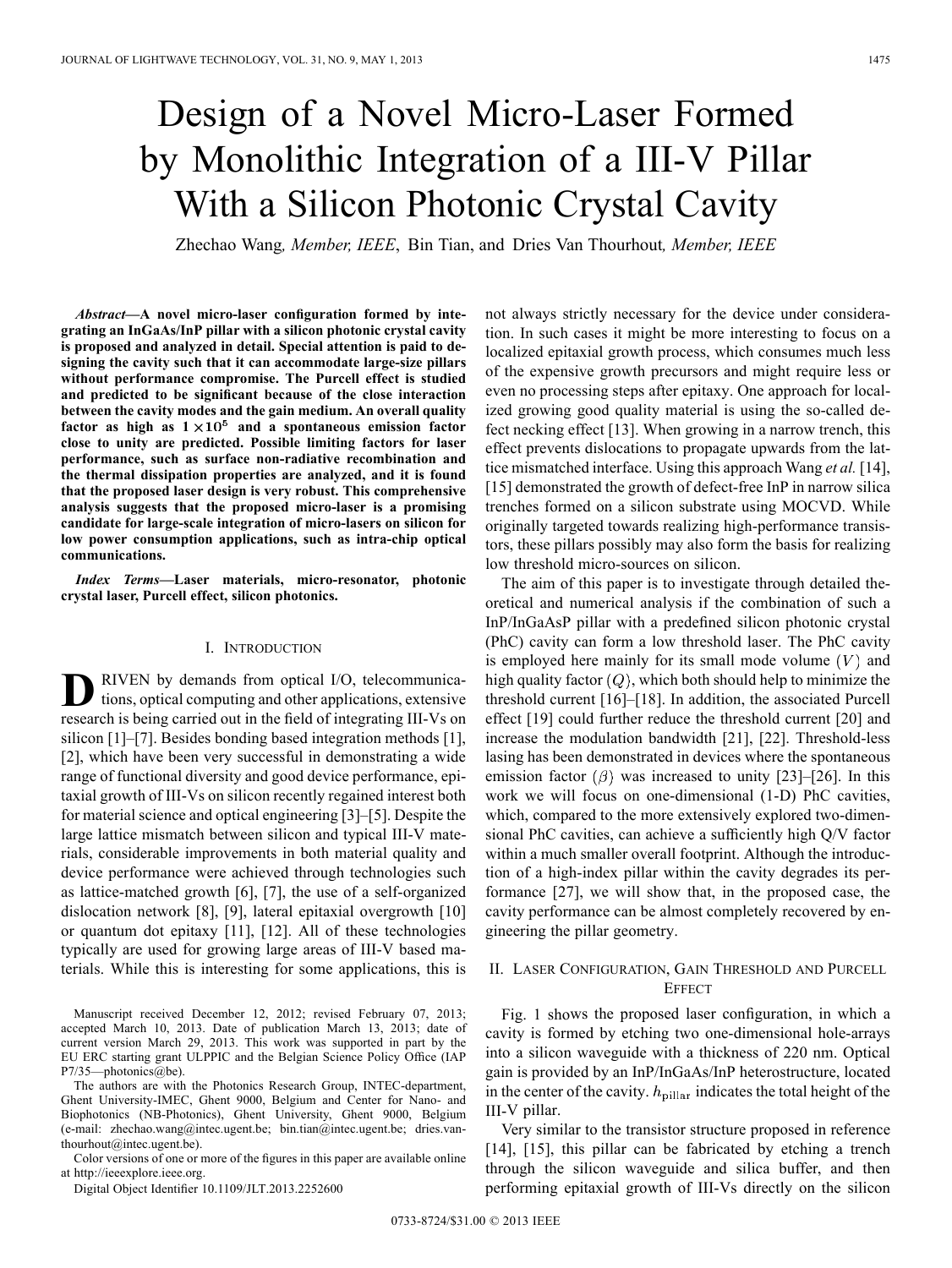

Fig. 1. (a) Three-dimensional sketch and (b) top view of the 1-D PhC cavity coupled with an InGaAs/InP pillar grown from the silicon substrate underneath. Insert: cross section view of the central cavity region. The InGaAs layer is 150 nm thick.

substrate. An insert is provided to give the cross section view of the heterostructure inside the trench. The InGaAs layer, which provides the optical gain, is sandwiched between two InP layers. It is assumed to be 150 nm thick and is aligned in the middle of the silicon waveguide for better optical confinement.

Different from a conventional waveguide based laser, the PhC cavity in the proposed laser configuration tightly confines the optical mode into a very small region ( $\sim (\lambda/2n)^3$ ). The strong coupling between optical modes and gain medium can change the spontaneous emission rate dramatically. This so-called Purcell effect [19] can be quantified through the Purcell factor  $F$ , whose expression is given by [24]–[26]:

$$
F = \frac{3}{4\pi^2} \frac{\lambda}{\Delta \lambda} \frac{(\frac{\lambda_c}{n})^3}{V_{\text{eff}}},\tag{1}
$$

where  $V_{\text{eff}}$ , and  $\lambda_c$  are the effective mode volume, and central wavelength of the cavity mode. n is the refractive index at the field maximum.  $\Delta \lambda$  is the larger of either the electron transition broadening or the cavity resonance linewidth. Given the high quality factor of the PhC cavity, homogeneous broadening of the electron transition becomes dominant ( $\sim$  5 nm [29]) here and determines  $\Delta \lambda$ . The expression for the mode volume  $V_{\text{eff}}$ is given by:

$$
V_{\text{eff}} = \int v \frac{n(r)^2 |E(r)|^2}{\max(n(r)^2 |E(r)|^2)} dr^3, \tag{2}
$$

where E is the electric field,  $n(r)$  is the spatially dependent refractive index distribution and  $r$  is the spatial coordinate.

Thanks to the Purcell effect, the spontaneous emission factor  $\beta$ , being the fraction of spontaneous emission radiated into the resonance mode can be greatly enhanced and can be calculated as:

$$
\beta = \frac{F}{F + \alpha},\tag{3}
$$

 $\alpha$  thereby represents the fraction of spontaneous emission that is coupled into leaky modes and all nonlasing modes. The coupling to nonlasing modes can be greatly suppressed in a nanocavity that has a very large free spectral range, while the coupling to leaky modes has been calculated to be close to unit [26] for a structure that is very similar to the one discussed in this paper. For simplicity,  $a \approx 1$  is used in the following calculations.

Taking the Purcell effect into consideration, the rate equations of an optically pumped laser can be rewritten as:

$$
\frac{dN}{dt} = -v_g SG(N) - \left(\frac{A_a}{V_a} v_s N + FBN^2 + CN^3\right) + \frac{P_{abs}}{V_a E_n},
$$
\n(4)

$$
\frac{dS}{dt} = \Gamma v_g SG(N) + \Gamma \beta F B N^2 - \frac{S}{\tau_p},\tag{5}
$$

where N and S are the carrier and photon density,  $A_a$  is the active region surface area,  $v_q$  is the group velocity,  $v_s$  is the surface recombination velocity,  $B$  is the spontaneous emission rate without cavity confinement,  $C$  is the Auger recombination rate,  $P_{\text{abs}}$  is the absorbed pump power,  $E_p$  is the emitted photon energy and  $\tau_p$  is the photon lifetime. G is the N dependent material gain, which can be expressed as  $G(N)$  =  $g_0 \ln((N + N_s)/(N_{\text{tr}} + N_s))$  [30].  $g_0$  is the differential gain coefficient,  $N_{tr}$  is the transparent carrier density and  $N_s$  is a fitting parameter. The optical gain calculated at threshold is used as a measure to evaluate the overall laser cavity performance. However, due to the large contribution of spontaneous emission in a micro-cavity with high  $\beta$ . it is not straightforward to give a simple expression for the gain threshold [28]. It is also tricky to define the threshold of such laser cavities because of the smooth transition from spontaneous emission dominated operation towards laser operation. In Sections III–VI, we will adopt the threshold condition given in [28] and defined as the operating point whereby the net simulated emission equals the spontaneous emission. Full simulation based on the rate equations with carrier-dependent gain was performed to find out the carrier density at threshold, based on which the threshold gain is calculated.

# III. ONE DIMENSIONAL PHOTONIC CRYSTAL CAVITY DESIGN

In order to achieve low threshold laser operation, the design of a cavity with high quality factor is critical. The one dimensional (1-D) PhC cavity first proposed by Foresi in 1997 [16] was still relatively lossy ( $Q < 10<sup>3</sup>$ ). Recent work however has demonstrated Q-factors up to  $10^6$  for such cavities [31], [32]. Here, we adopt an optimization approach similar to that used in the latter case: gradually tapering hole diameter and PhC period to realize a smooth transition between waveguide mode and Bloch mode. In this way, the cavity loss can be effectively reduced. Three dimensional (3-D) finite-difference time-domain (FDTD) modeling was used as the simulation tool, and the silicon waveguide dimension was set to 520 nm  $\times$  220 nm in all simulations.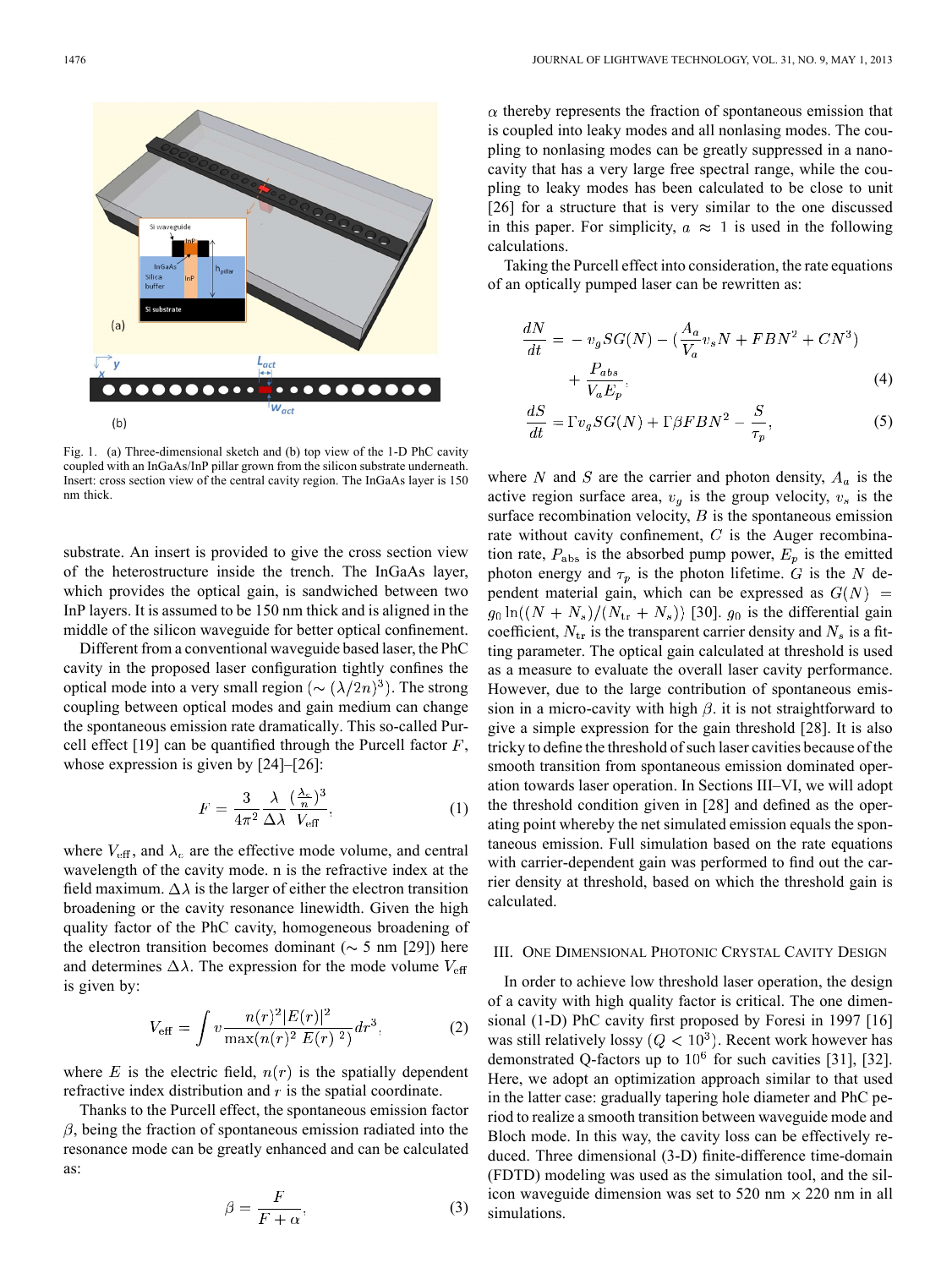

Fig. 2. (a) Top view of the optimized PhC cavity, which has two typical mode distributions: (b) symmetric mode and (c) asymmetric mode. The PhC cavity outline has also been plotted for better visualization of the mode confinement. The PhC cavity optimized parameters are listed in Fig. 2(a).

A sketch of the PhC cavity with optimal geometrical parameters can be found in Fig. 2(a). Six holes with uniform period  $(P)$  and radius  $(R)$  are employed as the main PhC reflector, while four holes with varying periods  $(P_1, P_2, P_3, P_4)$  and radius  $(R_1, R_2, R_3, R_4)$  are placed between the PhC mirror and the cavity region. The cavity length  $(L_{\text{cav}})$  is defined as the distance between the two inner period sections. The optimal design can be found in the insert of Fig. 2(a). Since the supported quasi-transverse-magnetic (quasi-TM) modes exhibit a high loss and are located far away from the maximum of the material gain spectrum, we will only consider quasi-TE modes in the following.

Generally speaking, there are two different types of modes that are supported by the cavity: symmetric modes and asymmetric modes. Their typical mode distributions ( $E_x$  field) can be found in Fig. 2(b) and (c). Asymmetric modes have an amplitude minimum at the cavity center. Introduction of a III-V pillar (see the dashed rectangle in Fig. 2(a)) will severely disturb the mode distribution, leading to higher cavity loss. To the contrary, the mode distribution of symmetric modes will not change much by the III-V pillar, leading to low cavity loss. The large quality factor difference between symmetric and asymmetric modes will allow single mode operation. Therefore, we will only consider symmetric modes in the following discussion.

Fig. 3 shows the calculated resonance wavelengths of the first two symmetric modes against the cavity length. For shorter cavity lengths, the first order mode is located at the band edge. Since its electric field is weakly confined, it will leak through the finite length PhC (see a typical mode distribution in the insert of Fig. 3) and one can expect low quality factors for the first order modes. At the same time, when the cavity length is relatively long ( $> 600$  nm), second order modes are well located in the bandgap center, thus high quality factors, i.e., low cavity loss, can be expected. A longer cavity length is also preferable from the perspective of the envisaged laser application, since in that case larger III-V pillars can be accommodated by the cavity. Therefore, higher optical confinement in the active region can be achieved, providing more optical gain. In the following discussion, we will adopt 630 nm as the optimal cavity length. The corresponding quality factor—without III-V pillar—is calculated to be  $5 \times 10^5$ .



Fig. 3. Resonant wavelengths of the first and second order symmetric modes for different cavity lengths. Insert: typical optical mode distributions of thee first and second order modes. Dashed lines indicate the bandgap of the 1D-photonic crystal forming the mirrors.

#### IV. III-V PILLAR COUPLED WITH THE PHC CAVITY

By introducing InGaAs/InP pillars inside the PhC cavity, the optical field can be amplified by pumping the III-V heterostructure. When the optical gain overcomes the cavity loss, laser behavior is expected. In this section, we present detailed simulation results of the cavity. As a starting point, we calculate the quality factor of a PhC cavity with a 150 nm  $\times$  200 nm sized In-GaAs/InP pillar. The total pillar height (see Fig. 1) is assumed to be 1  $\mu$ m in the following analysis (the corresponding SiO<sub>2</sub> thickness is 780 nm). This is a good comprise between cavity performance and fabrication challenges, as will be discussed later. The quality factor is calculated to be  $2.5 \times 10^3$ , which is two orders of magnitude lower than the cavity without a pillar. The extra cavity loss could come from the enhanced upwards out-of-plane light leakage due to the disturbance of the optimal mode distribution, and/or due to the downwards light leakage through the high index pillar that physically connects the cavity and substrate. The out-of-plane leakage can be investigated by decomposing the electric field into a set of plane wave components with various k-vectors using a spatial Fourier transformation and analyze the fraction of k-vector that falls into the light cone [33]. Fig. 4(a) and (b) shows 2-D Fourier transforms of the cavity modes without and with a pillar. The white circle indicates the leakage region. As one can see, the k-vector distribution in the white circle is barely changed after introducing the pillar, which indicates that the out-of-plane leakage contributes little to the enhanced cavity loss.

The downwards leakage can be visualized by plotting the cross section of the cavity mode in natural log scale (see Fig. 4(c)). Due to the high-index nature of the InGaAs/InP pillar, the optical mode is guided towards the substrate, leading to leakage loss. Luckily, the reduced quality factor can be partially restored by optimizing the InGaAs/InP pillar geometry. Fig. 4(e) shows the quality factor calculated for different pillar lengths. When  $L_{\text{act}}$  is larger than 450 nm, the quality factor rapidly increases by one order of magnitude, and then saturates when  $L_{\text{act}}$  approaches the physical limit of the cavity length. Fig. 4(d) shows the cross section of the cavity mode when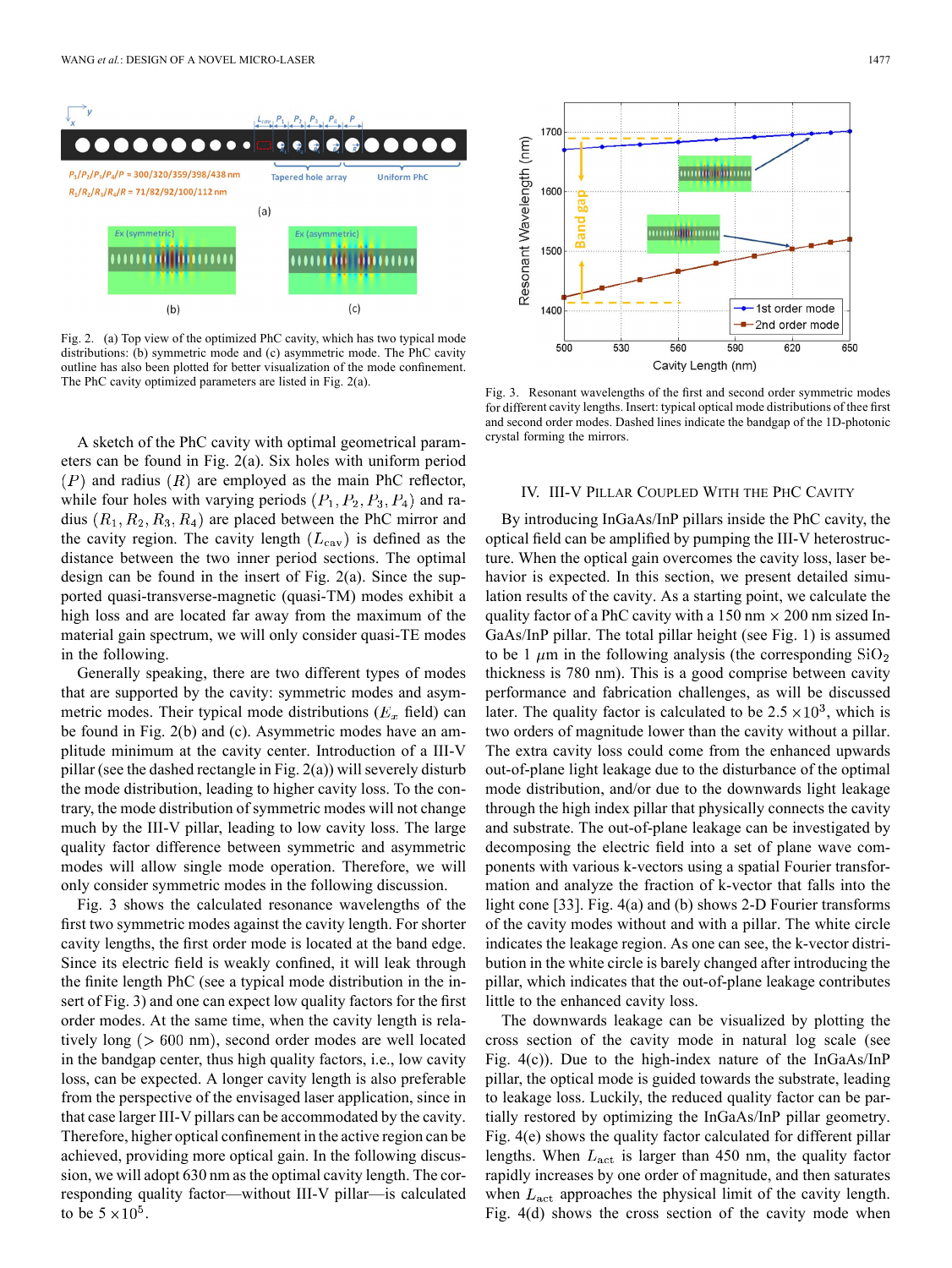

Fig. 4. 2D Fourier transforms of cavity modes (a) without and (b) with a In-GaAs/InP pillar. Cross-sectional view of the field distributions of cavity modes with a (c) 200 nm and (d) 700 nm long InGaAs/InP pillar, on a logarithmic scale. (e) calculated cavity quality factors (solid line) and mode volumes (dashed line) for different pillar sizes.

 $L_{\text{act}}$  = 700 nm. The increased volume of InGaAs material  $(n_{\text{InGaAs}} = 3.72)$  helps to lift up the mode profile from the substrate, which reduces the leakage considerably. Simulation shows that the leakage loss is almost one order of magnitude lower when  $L_{\text{act}}$  = 700 nm, compared to the case when  $L_{\text{act}} = 200$  nm. We also plot the mode volume against pillar size in Fig. 4(e) by using expression (3), and one can find that the mode volume increases as pillar size increases, although the absolute value change is very limited.

A more comprehensive analysis of the laser mode is presented in Fig. 5, in which quality factor, resonant wavelength, confinement factor, threshold gain and Purcell factor are scanned for different pillar dimensions. As expected, both the resonant wavelength and the optical confinement factor in the active region increase sharply as the pillar size becomes larger (see Fig. 5(b) and (c)). This is mainly due to the buildup of effective refractive index that arises from the pillar size expansion. The evolution of the quality factor presented in Fig. 5(a) is more complicated. Similar to what has been observed in Fig. 4(e), when  $w_{\text{act}}$  is fixed, the quality factor has minimal and maximal values around  $L_{\text{act}} = 300$  nm and  $L_{\text{act}} = 650$  nm respectively. However, when fixing  $L_{\text{act}}$ , a monotonic increase of quality factor is observed as  $w_{\text{act}}$  is reduced. Generally speaking, longer pillar lengths help to lift up the optical mode, leading to less substrate leakage loss while narrower pillar widths help to minimize the mode distortion, resulting in radiative loss reduction. Quality factors close to  $1 \times 10^5$  are obtained when  $L_{\text{act}} = 650$  nm and  $w_{\text{act}} = 100$  nm, which is less than one order of magnitude worse than the original optimized PhC cavity without pillars.

The threshold gain calculated by performing a full analysis of the rate equations with carrier-dependent gain is presented in Fig. 5(d). As one can expect, the variation of  $G<sub>th</sub>$  as function of the pillar dimension is roughly opposite to the trend of the quality factor. To give a better view of the low threshold region, the inset of Fig. 5(d) shows  $G_{th}$  as function of  $w_{act}$  for  $L_{act}$ fixed to 700 nm. A minimal value of  $10 \text{ cm}^{-1}$  is obtained when  $w_{\text{act}} = 100$  nm. Since the confinement factor decreases sharply when  $w_{\text{act}}$  drops below 100 nm,  $G_{\text{th}}$  increases again as  $w_{\text{act}}$  becomes smaller than 100 nm. The obtained very small threshold gain (10 cm<sup> $-1$ </sup>) shows that the proposed laser cavity design is very promising for further experimental demonstration. Even in the case where a wider pillar width (200 nm, for example)



Fig. 5. Variation of (a) quality factor, (b) resonant wavelength, (c) optical confinement factor in active region, (d) threshold gain and (e) Purcell factor for different pillar width  $(w_{\text{act}})$  and pillar length  $(L_{\text{act}})$ . Insert in (d): threshold gain calculated for different pillar width (wact) when Lact is fixed to be 700 nm.

would be chosen for ease of fabrication, and fabrication errors introduce one order of magnitude higher loss, threshold gain can still be kept below 1000 cm<sup> $-1$ </sup>, which can be easily provided by a InGaAs/InP heterostructure [30].

As predicted in Section II, the Purcell effect will be significant in this structure due to the compact mode volume. Since most of the parameters are fixed in (2), the calculated Purcell factor is mainly determined by the mode volume  $(V_{\text{eff}}/(\lambda/n)^3)$ . As already presented in Fig. 4(e), mode volume increases slightly as the pillar size increases, therefore the Purcell factor is maximized when the pillar size is small (50 nm  $\times$  200 nm) while it is smaller when the pillar size is large (200 nm  $\times$  700 nm). However, the calculated value does not change much across the whole parameter scan, and by using (3), the spontaneous emission factor is estimated to be larger than 0.96 in the worst case. Therefore, threshold-less laser behavior can be expected when other carrier loss mechanisms, e.g., surface non-radiative recombination, are negligible.

Due to the large surface-to-volume ratio of the InGaAs/InP pillar, surface non-radiative recombination could become the critical factor limiting the laser performance though. Although it is widely recognized that InGaAs has at least one order of magnitude lower surface recombination velocity compared with other III-V materials, e.g., GaAs, there is still a large variation of measured values in literature, associated with the large differences in growth conditions and passivation treatments [34]–[36]. Here, we adopt the results from [34] as a starting point, and scan threshold pumping power as  $v<sub>s</sub>$  changes. The steady state solution of (6) is used in the calculation. A relative large pillar size ( $w_{\text{act}} = 150 \text{ nm}, L_{\text{act}} = 700 \text{ nm}$ ) is chosen in this case to relax the fabrication challenges. From the results presented in Fig. 6, it is found that although the threshold pump power is relatively high due to the larger active region size,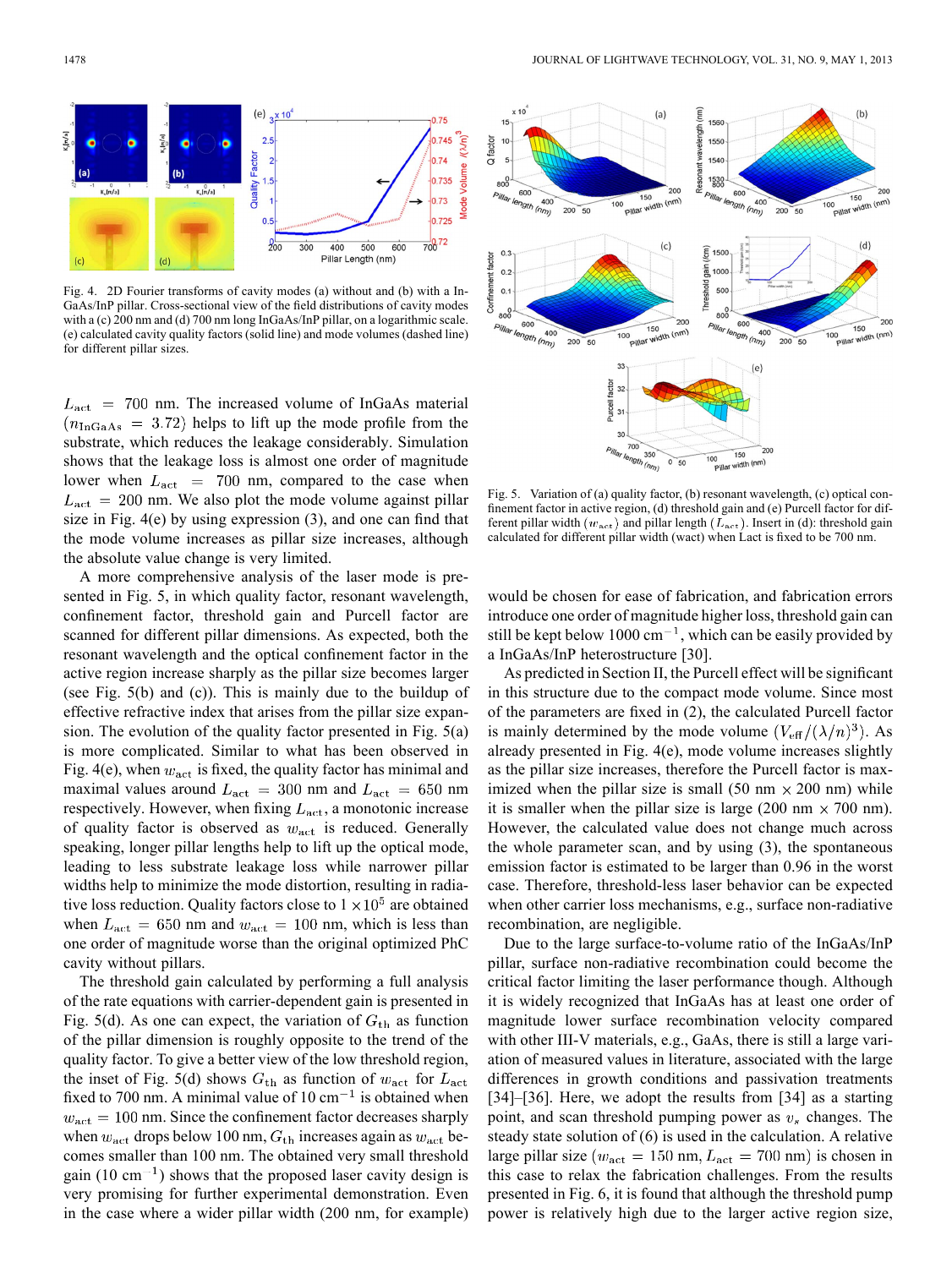

Fig. 6. Threshold pump power calculated for different surface recombination velocities. Parameters used for rate equation calculation are:  $q0 = 3000 \text{ cm}^{-1}$  $\text{cm}^3/\text{s}$ ,  $C = 5 \times 10^{-29} \text{ cm}^6/\text{s}$ ,  $N_{\text{tr}} = 1.1 \times 10^{18} \text{ cm}$ and  $N_s = 5 \times 10^{18}$  cm<sup>-3</sup>, the pump light wavelength is 1.1  $\mu$ m.



Fig. 7. Calculated quality factors for different silica buffer layer thicknesses. Pillar width and pillar length are 150 nm and 700 nm, respectively.

it only increases by 100% when  $v_s$  is increased by one order of magnitude. This proves that the proposed laser design can tolerate relatively high surface state density of the gain media.

The main fabrication challenge of this cavity design is the relatively high aspect ratio of the narrow trench that is etched down to the silicon substrate for the InGaAs/InP epitaxial growth. A thinner silica buffer is preferable to reduce the required etching depth. However, it will also result in higher leakage loss. In Fig. 7, we plot the calculated quality factor as a function of the silica buffer thickness. When the buffer is sufficiently thick, the quality factor varies mainly due to the interference between the downwards propagating light and the light reflected by the silica/silicon interface. Therefore, one can optimize the silica buffer thickness to obtain a higher quality factor. When the silica buffer is less than 600 nm, leakage loss becomes dominant, decreasing the quality factor sharply. A thickness of 600 nm for the buffer layer seems to be a good trade-off between ease of fabrication and cavity performance.

# V. THERMAL DISSIPATION OF THE LASER CAVITY

Heating considerably limits the performance of most PhC based micro-lasers and is mainly caused by the low conductivity of the typical cladding layers (air, silica) that prevents efficient





Fig. 8. (a) Top-view and (b) side-view of a typical heat flux distribution in the proposed laser cavity design ( $Lact = 700$  nm, wact = 150 nm). (c) Calculated portion of heat that sinks from the InGaAs/InP pillar and the silicon waveguide.

heat dissipation. In the proposed laser configuration, since the InP pillar that connects the active region with the substrate has a high thermal conductivity (68  $\text{Wm}^{-1}\text{K}^{-1}$ ), it can act as a good heat sink. Moreover, by carefully choosing the pump wavelength, e.g., 1.3  $\mu$ m, carriers will be generated only in the active region, eliminating other unwanted heating effects. In this section, we will analyze the thermal properties of the proposed laser design. All simulations are implemented in COMSOL, a commercial software package based on the finite-element-method (FEM). A volume source with energy density of  $10^{16}$  W/m<sup>2</sup> is uniformly distributed across the active region. Only conductive heat transfer is simulated, while convection is neglected.

Fig. 8(a) and (b) show a typical heat flux distribution. It is obvious that the heat dissipation through the InGaAs/InP pillar is indeed very efficient.

$$
P_{pillar} = \int \int_{S_{bottom}} \varphi \cdot dS. \tag{6}
$$

In order to calculate the proportion of heat that is dissipated through the pillar, (8) is employed to integrate the heat flux that goes through the bottom surface.  $\varphi$  is the calculated heat flux, and  $S_{\text{bottom}}$  indicates the bottom surface of the pillar. Similarly, by replacing the integration surface with boundaries around the active region, one can also calculate the total heat flux. Simulation results can be found in Fig. 8(c). It can be found that most of the heat is conducted through the pillar even when the pillar size is small. More heat can be guided down to the substrate by increasing the pillar length  $L_{\text{act}}$ 

$$
R_{thermal} = \frac{T_{source} - 293.15[K]}{\int \int_{S_{total}} \varphi \cdot dS}.
$$
 (7)

Finally, (8) is employed to calculate the thermal resistance of the proposed laser design.  $T_{\text{source}}$  is the average temperature in the active region, and the denominator of (8) is the total heat energy generated from the source. Simulation results are plotted in Fig. 9. As expected, the thermal resistance of laser cavities with a pillar is almost one order of magnitude smaller than that of cavities without pillars. Moreover, by increasing the pillar length, one can further decrease the thermal resistance. This is an important advantage of the proposed structure.

## VI. CONCLUSION

We have presented the design and detailed analysis of a micro-laser configuration that can be monolithically integrated on a silicon substrate. The laser operation mainly relies on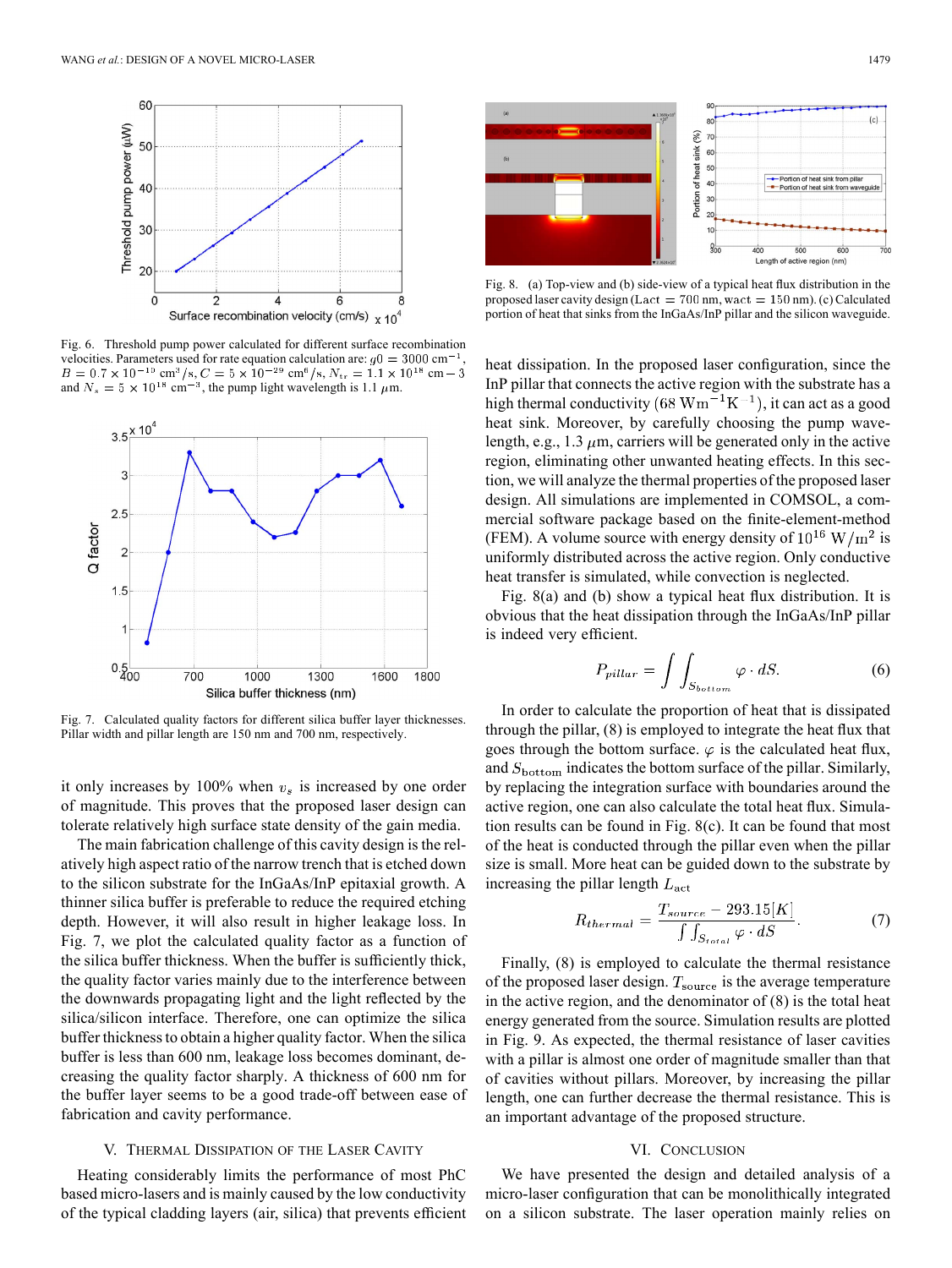

Fig. 9. Thermal resistance of the laser cavity calculated for different active region lengths, when there is a pillar or not between the active region and silicon substrate.

the close interaction between the silicon PhC cavity and the InGaAs/InP pillar inside. We have numerically proven that the increase of cavity loss after introducing the InGaAs/InP pillar is mainly substrate leakage rather than radiation loss, and it is possible to reduce it by optimizing the pillar dimensions. An overall quality factor as high as  $1 \times 10^5$  has been achieved by employing a pillar size of 100 nm  $\times$  650 nm. We have also demonstrated the laser performance by detailed numerical calculations, and very low threshold operation ( $\sim 10 \mu W$ ) has been predicted even by taking surface non-radiative recombination into consideration. A remarkable Purcell effect in this cavity design has been observed, and a unity spontaneous emission factor is predicted. In addition, thermal dissipation analysis was performed and we have shown that most of the heat generated in the active region is guided through the In-GaAs/InP pillar down to the silicon substrate, which greatly reduces the thermal resistance of the overall structure.

Compared with the work demonstrated in [14], [15] where similar III-V structures on silicon were grown for realizing high speed transistors, the main fabrication challenge of the proposed laser configuration lies in etching the relatively high aspectratio trench into the silicon substrate. A somewhat larger trench size (e.g., 150 nm  $\times$  700 nm) helps to relax the dry etching process, while still allowing for low threshold operation. Particular attention is still needed to obtain a vertical and smooth trench sidewall to prevent defect formation in the subsequent epitaxial growth. A protective mask, e.g., a thin silica layer, should be employed to ensure that the III-V materials only grow in the trench. Experimental verification of the different processes needed for realizing this device is currently being carried out. The proposed micro-laser configuration, which has ultra low-threshold and improved thermal dissipation, shows great promise for intra-chip optical communication and other applications that have stringent requirements on power consumption. It also shows the great potential and enormous benefits by bridging two unique material platforms—Silicon and III-V—in the epitaxy level, which may have significant impact on the photonics industry.

## **REFERENCES**

- [1] A. W. Fang, E. Lively, Y.-H. Kuo, D. Liang, and J. E. Bowers, "A distributed feedback silicon evanescent laser," *Opt. Exp.*, vol. 16, pp. 4413–4419, Mar. 2008.
- [2] L. Liu, R. Kumar, K. Huybrechts, T. Spuesens, G. Roelkens, E. Geluk, T. Vries, P. Regreny, D. Thourhout, R. L. Baets, and G. Morthier, "An ultra-small, low-power, all-optical flip-flop memory on a silicon chip,' *Nat. Photon*, vol. 4, pp. 182–187, Jan. 2010.
- [3] M. Razeghi, M. Defour, R. Blondeau, F. Omnes, P. Maurel, O. Acher, F. Brillouet, J. C. C-Fan, and J. Salerno, "First cw operation of a Ga0. 25In0.75As0.5P0.5-InP laser on a silicon substrate," *Appl. Phys. Lett.*, vol. 53, pp. 2389–2391, Dec. 1988.
- [4] M. Sugo, H. Mori, Y. Itoh, Y. Sakai, and M. Tachikawa, "1.5  $\mu$ m-Longwavelength multiple quantum well laser on a Si substrate," *Jpn. J. Appl. Phys*, vol. 30, pp. 3876–3878, Dec. 1991.
- [5] S. Lourdudoss, "Heteroepitaxy and selective area heteroepitaxy for silicon photonics," *Photon. Nanostr. Mater., Process. Characteriz.*, vol. 16, pp. 91–99, Apr. 2012.
- [6] B. Kunert, S. Zinnkann, K. Volz, and W. Stolz, "Monolithic integration of Ga(NAsP)/(BGa)P multi-quantum well structures on (0 0 1) silicon substrate by MOVPE," *J. Cryst. Growth*, vol. 310, pp. 4776–4779, Nov. 2008.
- [7] S. Liebich, M. Zimprich, A. Beyer, C. Lange, D. Franzbach, and S. Chatterjee, "Laser operation onf Ga(NAsP) lattice-matched to (001) silicon substrate," *Appl. Phys. Lett.*, vol. 99, pp. 071109–071109, Aug. 2011.
- [8] S. H. Huang, G. Balakrishnan, A. Khoshakhlagh, L. R. Dawson, and D. L. Huffaker, "Simultaneous interfacial misfit array formation and antiphase domain suppression on miscut silicon substrates," *Appl. Phys. Lett.*, vol. 93, pp. 071102–071102, Aug. 2008.
- [9] E. Tournié, J. Reboul, L. Cerutti, J. Rodriguez, and P. Grech, "Continuous wave operation above room temperature of GaSb-based laser diodes grown on Si," *Appl. Phys. Lett.*, vol. 99, pp. 121113–121113, Sep. 2011.
- [10] Z. Wang, C. Junesand, W. Metaferia, C. Hu, L. Wosinski, and S. Lourdudoss, "III-Vs on Si for photonic applications-A monolithic approach," *Mater. Sci. Eng. B*, vol. 177, pp. 1551–1557, Oct. 2012.
- [11] J. Yang and P. Bhattacharya, "Integration of epitaxially-grown InGaAs/ GaAs quantum dot lasers with hydrogenated amorphous silicon waveguides on silicon," *Opt. Exp.*, vol. 16, pp. 5136–5140, Mar. 2008.
- [12] T. Wang, H. Liu, A. Lee, F. Pozzi, and A. Seeds, " $1.3$ - $\mu$ m InAs/GaAs quantum-dot lasers monolithically grown on Si substrates," *Opt. Exp.*, vol. 19, pp. 11381–11386, Jun. 2011.
- [13] T. A. Langdo, C. W. Leitz, M. T. Currie, E. A. Fitzgerald, A. Lochtefeld, and D. A. Antoniadis, "High quality Ge on Si by epitaxial necking," *Appl. Phys. Lett.*, vol. 76, pp. 3700–3700, Jun. 2000.
- [14] G. Wang, M. Leys, R. Loo, O. Richard, H. Bender, N. Waldron, G. Brammertz, J. Dekoster, W. Wang, M. Seefeldt, M. Caymax, and M. Heyns, "Selective area growth of high quality InP on Si (001) substrates," *Appl. Phys. Lett.*, vol. 97, pp. 121913–121913, Sep. 2010.
- [15] G. Wang, M. Leys, R. Loo, O. Richard, H. Bender, G. Brammertz, N. Waldron, W. Wang, J. Dekoster, M. Caymax, M. Seefeldt, and M. Heyns, "Selective area growth of InP and defect elimination on Si (001) substrates," *J. Electrochem. Soc.*, vol. 158, pp. 645–650, Apr. 2011.
- [16] J. S. Foresi, P. R. Villeneuve, J. Ferrera, E. R. Thoen, G. Steinmeyer, S. Fan, J. D. Joannopoulos, L. C. Kimerling, H. I. Smith, and E. P. Ippen, "Photonic-bandgap microcavities in optical waveguides," *Nature*, vol. 390, pp. 143–145, Nov. 1997.
- [17] Y. Zhang, M. Khan, Y. Huang, J. Ryou, P. Deotare, R. Dupuis, and M. Lončar, "Photonic crystal nanobeam lasers," *Appl. Phys. Lett.*, vol. 97, pp. 051104–051104, Aug. 2010.
- [18] G. Shambat, B. Ellis, J. Petykiewicz, M. A. Mayer, and T. Sarmiento, "Nanobeam photonic crystal cavity light-emitting diodes," *Appl. Phys. Lett.*, vol. 99, pp. 071105–071105, Aug. 2011.
- [19] E. M. Purcell, "Spontaneous emission probabilities at radio frequencies," *Phys. Rev.*, vol. 69, pp. 681–681, Jun. 1946.
- [20] J. Huang, S. Kim, J. Gardner, P. Regreny, C. Seassal, P. Postigo, and A. Scherer, "Room temperature, continuous-wave coupled-cavity InAsP/InP photonic crystal laser with enhanced far-field emission directionality," *Appl. Phys. Lett.*, vol. 99, pp. 091110–091110, Aug. 2011.
- [21] H. Altug, D. Englund, and J. Vuckovic, "Ultrafast photonic crystal nanocavity laser," *Nat. Phys.*, vol. 2, pp. 484–488, Jul. 2006.
- [22] T. Yoshie, M. Loncar, A. Scherer, and Y. Qiu, "High frequency oscillation in photonic crystal nanolasers," *Appl. Phys. Lett.*, vol. 84, pp. 3543–3545, May 2004.